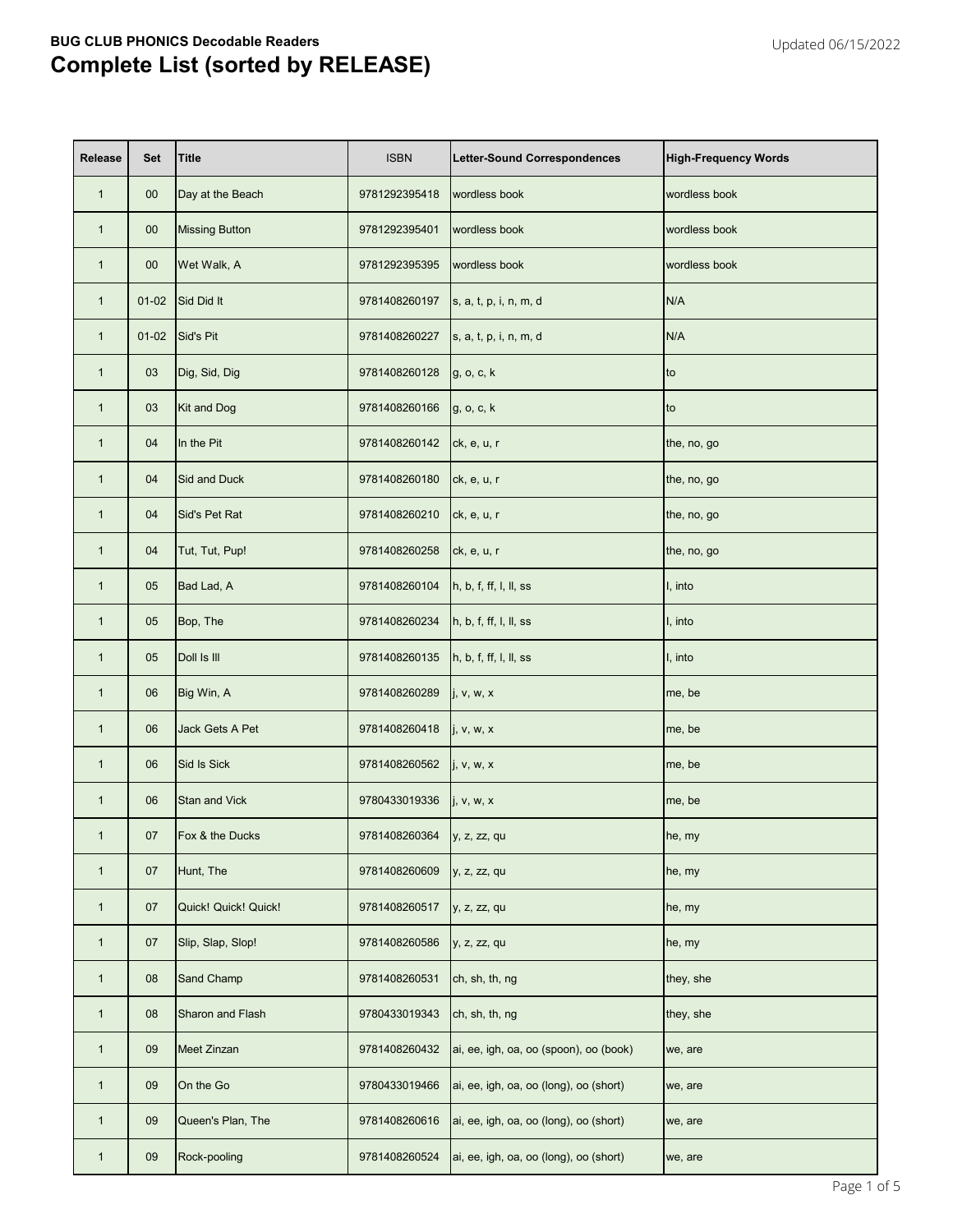| <b>Release</b> | <b>Set</b> | <b>Title</b>            | <b>ISBN</b>   | <b>Letter-Sound Correspondences</b>                                                   | <b>High-Frequency Words</b> |
|----------------|------------|-------------------------|---------------|---------------------------------------------------------------------------------------|-----------------------------|
| $\mathbf{1}$   | 09         | This Floats, That Sinks | 9781408260623 | ai, ee, igh, oa, oo (long), oo (short)                                                | we, are                     |
| $\mathbf{1}$   | 11         | Eek! A Bug!             | 9781408260357 | ear, air, ure, er                                                                     | all, was                    |
| $\mathbf{1}$   | 11         | Elvis and the Trip      | 9781292338798 | ear, air, er                                                                          | all, was                    |
| $\mathbf{1}$   | 11         | Panther & Frog          | 9781408260500 | ear, air, ure, er                                                                     | all, was                    |
| $\mathbf{1}$   | 11         | <b>Summer Storm</b>     | 9781408260593 | ear, air, ure, er                                                                     | all, was                    |
| $\mathbf{1}$   | 13         | <b>Dolphins</b>         | 9781292407975 | /w/, wh, /f/, ph                                                                      | oh, their                   |
| $\mathbf{1}$   | 13         | Keeping a Pet           | 9780433019503 | /w/, wh, /f/, ph                                                                      | oh, their                   |
| $\mathbf{1}$   | 13         | Whooperoo               | 9781292395326 | /w/, wh, /f/, ph                                                                      | oh, their                   |
| $\mathbf{1}$   | 14         | <b>Jake's Dinner</b>    | 9781292407876 | /ai/, ay, a-e, eigh, ey                                                               | Mr, Mrs                     |
| $\mathbf{1}$   | 14         | Runaway Train, The      | 9780433019381 | /ai/, ay, a-e, eigh, ey                                                               | Mr, Mrs                     |
| $\mathbf{1}$   | 15         | <b>Staying In</b>       | 9781292407913 | /ee/, ea, e-e, ie, ey, y                                                              | looked, asked, called       |
| $\mathbf{1}$   | 15         | Sunny Days, Rainy Days  | 9780433019510 | /ee/, ea, e-e, ie, ey, y                                                              | called                      |
| $\mathbf{1}$   | 16         | <b>Butterfly Pie</b>    | 9780433019398 | /igh/, ie, i-e, y, i                                                                  | water, where                |
| $\mathbf{1}$   | 16         | <b>Flying High</b>      | 9781408260852 | /igh/, ie, i-e, y, i                                                                  | water, where                |
| $\mathbf{1}$   | 16         | What the Wind Can Do    | 9781292407883 | /igh/, ie, i-e, y, i                                                                  | water, where                |
| $\mathbf{1}$   | 17         | <b>Animal Skeletons</b> | 9780433019527 | /oa/, ow, o-e, o, oe                                                                  | again                       |
| $\mathbf{1}$   | 17         | Let's Set Up the Fair   | 9781292407890 | /oa/, ow, o-e, o, oe                                                                  | again, who                  |
| $\mathbf{1}$   | 17         | Snow Monster, The       | 9781408260920 | /oa/, ow, o-e, o, oe                                                                  | again, who                  |
| $\mathbf{1}$   | 18         | Bullfrog is the Best    | 9780433019404 | /oo/ (boot), ew, ue, u-e, u, /oo/ (look), u,<br>oul, $/y/ + /oo/$ (newt), ew, ue, u-e | through, thought            |
| $\mathbf{1}$   | 18         | Follow the Clues        | 9781408260869 | /oo/ (boot), ew, ue, u-e, u, /oo/ (look), u,<br>oul, $/y/ + /oo/$ (newt) ew, ue, u-e  | through, thought            |
| $\mathbf{1}$   | 18         | <b>Hilltop Rescue</b>   | 9781292407906 | /oo/ (boot), ew, ue, u-e, u, /oo/ (look), u,<br>oul, /y/ + /oo/ (new) ew, ue, u-e     | through, thought            |
| $\mathbf{1}$   | 18         | Moonsnoop, The          | 9781292395340 | /oo/ (spoon), ew ue, /(y)oo/ (few), u-e<br>/oo/ (book), oul, u                        | through, thought            |
| $\mathbf{1}$   | 19         | Creepy-crawly Hunt      | 9780433019534 | /or/, aw, au, al, our                                                                 | work, because               |
| $\mathbf{1}$   | 20         | <b>Third Whirligig</b>  | 9780433019411 | /ur/, ir, er, ear                                                                     | thirty                      |
| $\mathbf{1}$   | 21         | Whale in the Well       | 9781292395357 | /ow/, ou, /oi/, oy                                                                    | any, many                   |
| $\mathbf{1}$   | 22         | <b>Hairy Bears</b>      | 9781292395364 | /ear/, eer, ere, /air/, are, ear                                                      | eyes, friends               |
| $\mathbf{1}$   | 23         | <b>Hungry Birds</b>     | 9780433019558 | /c/, k, ck, ch                                                                        | two, once                   |
| $\mathbf{1}$   | 24         | Kat's Great Act         | 9780433019435 | /s/, ce, c, st, se                                                                    | great, clothes              |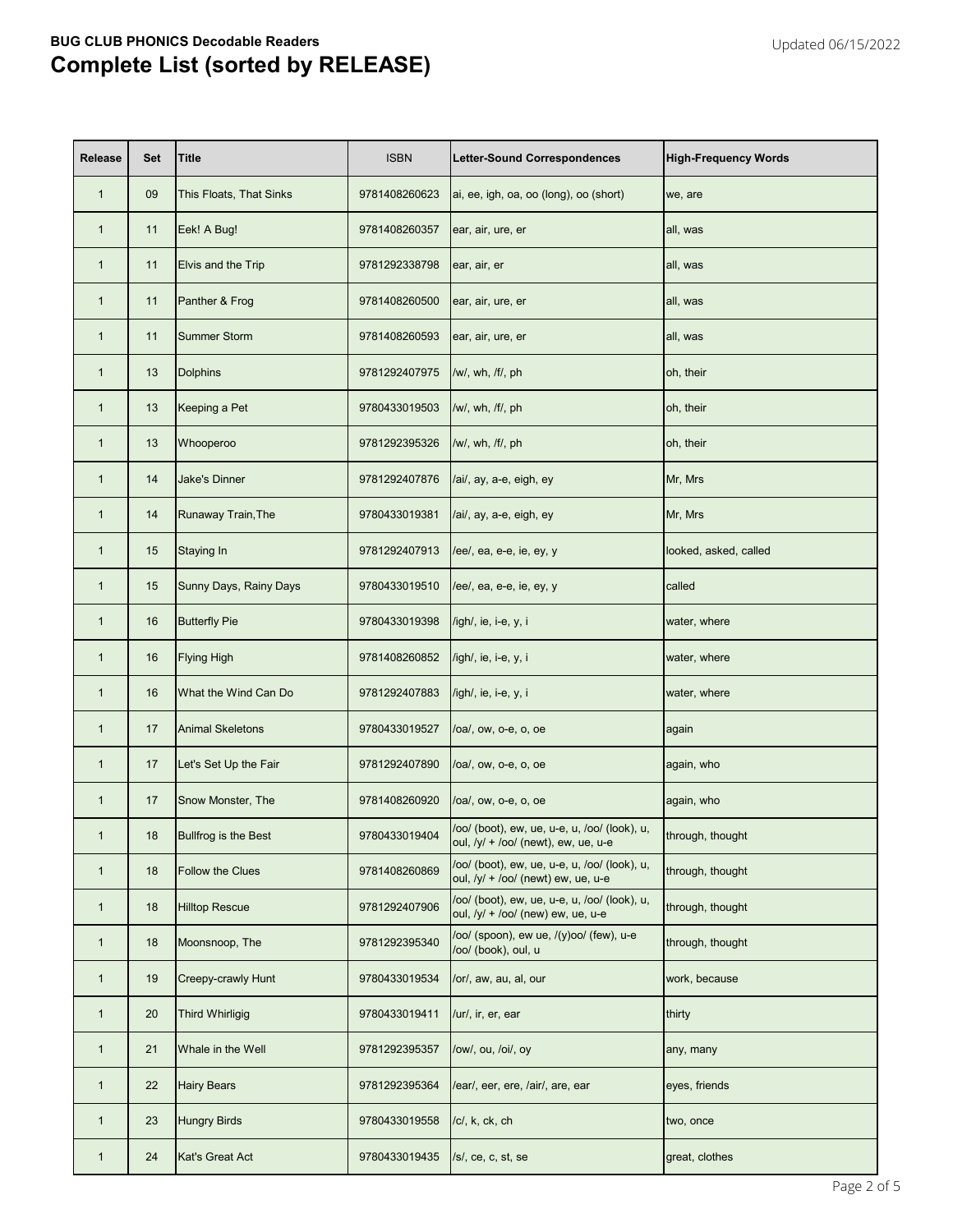| <b>Release</b> | <b>Set</b> | <b>Title</b>                      | <b>ISBN</b>   | <b>Letter-Sound Correspondences</b>                                                                       | <b>High-Frequency Words</b>                                                        |
|----------------|------------|-----------------------------------|---------------|-----------------------------------------------------------------------------------------------------------|------------------------------------------------------------------------------------|
| $\mathbf{1}$   | 25         | Madge & Beanstock                 | 9781292395371 | $/j/$ , $g(e)$ , $g(i)$ , $g(y)$ , dge                                                                    | it's, I'm, I'll, I've                                                              |
| $\mathbf{1}$   | 26         | <b>Dinosaurs</b>                  | 9781408260838 | /l/, le, /m/, mb, /r/, wr, /n/, kn, gn                                                                    | don't, can't, didn't                                                               |
| $\mathbf{1}$   | 27         | <b>Big Spider</b>                 | 9781292395388 | /ch/, tch, /sh/, t(ion), ss(ion), c(ial), c(ian),<br>/e/, ea, /o/, (w)a, /u/, o                           | first, second, third                                                               |
| $\mathbf 1$    | 27         | Itch Factor, The                  | 9781408260913 | /ch/, tch, /sh/, t(ion), ss(ion), c(ial), c(ian),<br>/e/, ea, /o/, (w)a, /u/, o                           | first, second, third                                                               |
| $\overline{2}$ | 12         | At the Dentist                    | 9780137970254 | ai, ee, igh, oo(spoon), or, ur, ow, air, er                                                               | come, some, have, like, little, there, said,<br>so, one, out                       |
| $\overline{2}$ | 12         | <b>Be a Cress Barber</b>          | 9780137979660 | ee, igh, oa, oo (spoon), oo (book) ar, ow,<br>oi, ear, air, er                                            | what, do, out, some, little, have, like, so,<br>come, when                         |
| $\overline{2}$ | 12         | <b>Bright Stars, The</b>          | 9780137979745 | ee, igh, oa, oo (spoon), ar, or, ur, ear air,<br><b>er</b>                                                | have, come, little, one, out                                                       |
| $\overline{2}$ | 12         | <b>Cool Cars</b>                  | 9780137970278 | ee, oo (spoon), ar, or, air, er                                                                           | out, some, have, one, there, like, were,<br>what                                   |
| $\overline{2}$ | 12         | Drums                             | 9780137971466 | ee, oo (boom), ar, or, er                                                                                 | there, have, do, one, little                                                       |
| $\overline{2}$ | 12         | <b>Elvis and the Junk</b>         | 9780137970322 | ar, or, ow, ear, air, er                                                                                  | said, have, do, some, like, so, come,<br>were, little, there, one, when, out, what |
| $\overline{2}$ | 12         | <b>Fantastic Fish</b>             | 9780137970377 | ai, oa, oo (book), ar, or, ear, er                                                                        | some, so, little, like, one, what, do, when,<br>comes, out                         |
| $\overline{2}$ | 12         | <b>Grans and Grandads</b>         | 9780137975525 | ai, ee, igh, oa, er, oo (cool), ar, or, ow                                                                | there, like, when, do, one, out, have, little                                      |
| $\overline{2}$ | 12         | Job for Jim, A                    | 9780137970209 | ai, oo (spoon), oo (book), ar, or, ur, ow,<br>ear, air, er                                                | so, like, when, there, some                                                        |
| $\overline{2}$ | 12         | Lara Helps Out                    | 9780137979677 | ar, or, ee, oo (book), oo (spoon), igh, ow,<br>ear, er                                                    | what, out, like, so, were, do, some, come,<br>there, little, have, said            |
| $\overline{c}$ |            | 12 <b>Letter from Halifax, A</b>  | 9780137975600 | ai, ee, oa, oo (long), oo (short), ar, ur, ow, there, when, were, little, one, out, some,<br>ear, air, er | what, come, said                                                                   |
| $\overline{2}$ | 12         | Little Green Monster, A           | 9780137979653 | ee, igh, oa, oo (book), ar, ur, ow, air, er                                                               | little, comes, said, there, what, do                                               |
| $\overline{2}$ | 12         | <b>Maps and Us</b>                | 9780137975556 | ai, ee, igh, oo (look), oo (room), ar, or, ur,<br>ow, ear, air, er                                        | like, little, when, there, out, one, some,<br>do, have, what                       |
| $\overline{a}$ | 12         | Monsters!                         | 9780137970421 | ai, ee, oa, oo (spoon), oo (look), ar, ow,<br>ear, air, er                                                | out, said, do, what, there, come                                                   |
| $\overline{2}$ | 12         | <b>Pompom Pets</b>                | 9780137970445 | ai, ee, ar, er, oo (spoon), oo (book)                                                                     | do, have, like, little, out, so                                                    |
| $\overline{2}$ | 12         | <b>Sea Fishing</b>                | 9780137975952 | ee, igh, oa, oo (spoon), oo (book), or, ow,<br><b>er</b>                                                  | have, like, so do, some, come, there, little,<br>one, when, out                    |
| $\overline{2}$ | 12         | <b>Shark and Sunken Ship, The</b> | 9780137970643 | igh, ee, oo (look),<br>ar, ur, or, oi, ow, er                                                             | there, said, so, some, have, come, were,<br>little, when, out, what                |
| $\overline{2}$ | 12         | Sid & Boxer Pup                   | 9780137970483 | $a$ i, ee, oo (spoon), oo (book), ar, ow, oi, er said, have, there, little, one, when, out                |                                                                                    |
| $\overline{2}$ | 12         | Sid and the Haircut               | 9780137970551 | ai, ee, oo (spoon), oo (book), ar, or, ow,<br>ear, air, er                                                | some, said, out, were, there, so, do, like,<br>what, have, come, little            |
| $\overline{2}$ | 12         | <b>Snails</b>                     | 9780137979714 | ai, ee, ar, ur, ow, er, oo (spoon), oo<br>(book)                                                          | have, like, do, some, come, little, one,<br>when, out                              |
| $\overline{2}$ | 12         | <b>Tent Twins</b>                 | 9780137970568 | ai, ee, igh, oo (look), ar, er, ow, oo (cool)                                                             | said, have, like, do, some, there, little,<br>come                                 |
| $\overline{2}$ | 12         | There's Something in the Garden   | 9780137970629 | ai, ee, ar, ow, ear, er, oo (book), oo<br>(spoon)                                                         | little, some/thing, said, so, there                                                |
| $\overline{2}$ | 12         | <b>Trains</b>                     | 9780137975570 | ai, ee, oa, oi, air, er                                                                                   | have, like, do, some                                                               |
| $\overline{a}$ | 12         | Trip to the Park, A               | 9780137971411 | ar, or, ur, ow, ear, er                                                                                   | like, there, so, do, when, little, out, come,<br>some, what                        |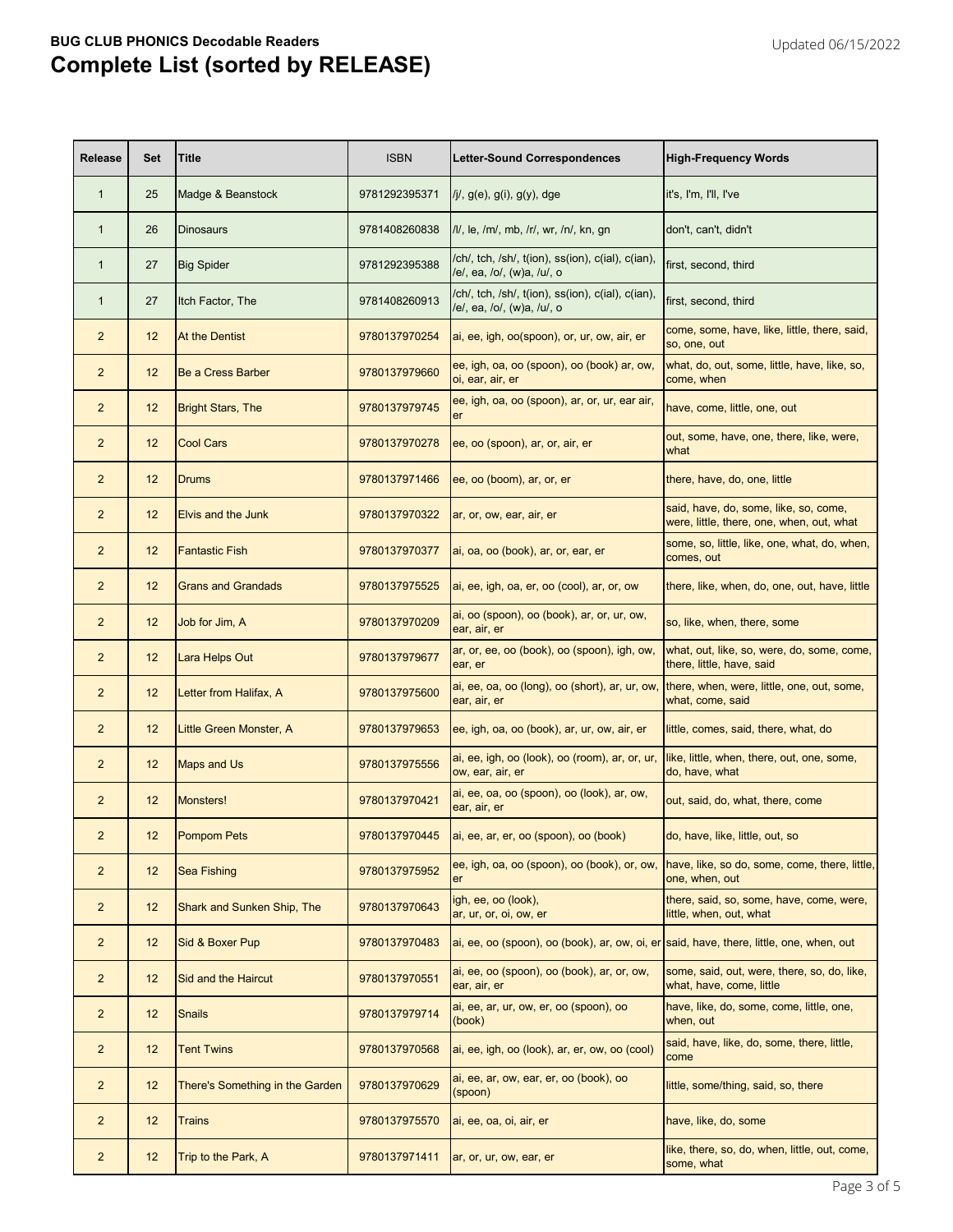| <b>Release</b> | <b>Set</b> | <b>Title</b>                         | <b>ISBN</b>                  | <b>Letter-Sound Correspondences</b>    | <b>High-Frequency Words</b> |
|----------------|------------|--------------------------------------|------------------------------|----------------------------------------|-----------------------------|
| 3              | $00\,$     | All Sorts of Art (title will change) | 9780137975372                | wordless book                          | wordless book               |
| 3              | $01-02$    | Min and Dad                          | 9780137975372                | s, a, t, p, i, n, m, d                 | N/A                         |
| 3              | $01-02$    | Tim's Tin                            | 9780137971091                | s, a, t, p, i, n, m, d                 | N/A                         |
| 3              | 03         | Cats                                 | 9780137975662                | g, o, c, k                             | Ito                         |
| 3              | 03         | It is a?                             | 9780137975754                | g, o, c, k                             | lto.                        |
| 3              | 03         | Kit's Nap                            | 9780137970926                | g, o, c, k                             | Ito                         |
| 3              | 03         | Min and Dad on Top                   | 9780137975457                | g, o, c, k                             | Ito                         |
| 3              | 04         | Can It?                              | 9780137975655                | ck, e, u, r                            | the, no, go                 |
| 3              | 04         | Is It a Pet?                         | 9780137975730                | ck, e, u, r                            | the, no, go                 |
| 3              | 05         | <b>Big Fat Rat</b>                   | 9780137970681                | h, b, f, ff, l, ll, ss                 | I, into                     |
| 3              | 05         | <b>Get Fit</b>                       | 9780137975686                | h, b, ff, ll, ss                       | I, into                     |
| 3              | 05         | Pick It Up                           | 9780137975815                | hbfffllss                              | I, into                     |
| 3              | 06         | Let's Rock                           | 9780137970971                | j, v, w, x                             | me, be                      |
| 3              | 06         | Max's Box                            | 9780137971008                | j, v, w, x                             | me, be                      |
| 3              | 07         | Is It Quick?                         | 9780137975747   y, z, zz, qu |                                        | he, my                      |
| 3              | 07         | Sid and Zak                          | 9780137971060                | y, z, zz, qu                           | he, my                      |
| 3              | 08         | <b>Chick Gets Lost</b>               | 9780137970759                | ch, sh, th, ng                         | they, she                   |
| 3              | 08         | <b>Mixing Muffins</b>                | 9780137971022                | ch, sh, th, ng                         | they, she                   |
| 3              | 08         | Munching Lunch                       | 9780137971053                | ch, sh, th, ng                         | they, she                   |
| 3              | 09         | Go Fish!                             | 9780137970797                | ai, ee, igh, oa, oo (long), oo (short) | we, are                     |
| 3              | 09         | Pandas                               | 9780137975785                | ai, ee, igh, oa, oo (long), oo (short) | we, are                     |
| 3              | 10         | <b>Brown Fox Tricks Stork</b>        | 9780137970704                | ar, or, ur, ow, oi                     | you, her                    |
| $\mathbf{3}$   | 10         | In the Dark                          | 9780137971220                | ar, or, ur, ow, oi                     | you, her                    |
| 3              | 10         | On the Farm                          | 9780137975877                | ar, or, ur, ow, oi                     | you, her                    |
| 3              | 10         | Turnips & Beetroots                  | 9780137971107                | ar, or, ur, ow, oi                     | you, her                    |
| 3              | 10         | Up to the Stars                      | 9780137971367                | ar, or, ur, ow, oi                     | you, her                    |
| 3              | 11         | Hair                                 | 9780137975839                | ear, air, ure, er                      | all, was                    |
| $\mathfrak{S}$ | 11         | Winter                               | 9780137975426                | ear, air, ure, er                      | all, was                    |